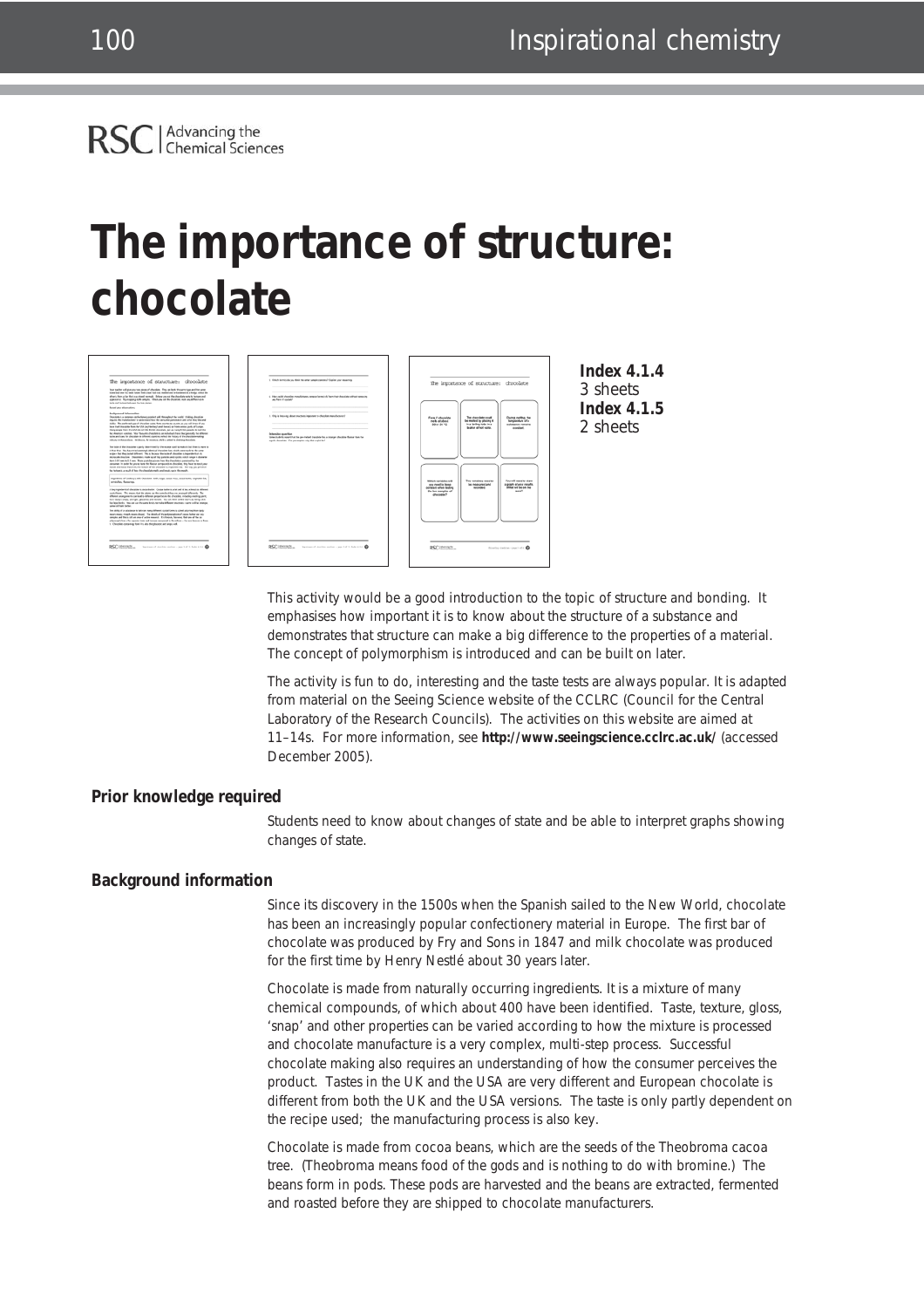The process of making a chocolate bar begins with mixing and grinding. The ingredients are mixed together and ground until the particles are the correct size. The particle size is critical to the 'mouth feel' of the product and is typically about 0.02 mm. The next stage is known as 'conching' and involves the removal of volatile compounds and adjustment of the moisture content and viscosity. This gives the end product its desired flavour. The mixture is melted, sheared (stirred) and cooled in a complex process known as tempering. The temperature and shearing have to be very carefully controlled or the chocolate ends up brittle, crumbly and with the wrong taste. This part of the process and its effects are modelled in the experiment the students carry out.

The complexity of chocolate is the result of one of its key ingredients: cocoa butter. Cocoa butter is a triglyceride produced by the reaction of glycerol (propan-1, 2, 3-triol) with various fatty acids to form a molecule with the shape of the capital letter E. Cocoa butter fats are polymorphic (they can take on a number of different crystal forms). Each different form has its own characteristic melting point and this affects how the product feels in the mouth. The form favoured by the chocolate industry is Form V which, with a melting point of 33.8 °C, 'melts in the mouth' and is the one generally favoured by consumers.

Assessing exactly which forms are present and the precise conditions under which they are produced is an area of on-going investigation. Scientists at the CCLRC Daresbury Laboratory have used X-rays to investigate the structure of chocolate and a video clip of their experiments is available (see next page).

#### **References and further information**

**http://www.cclrc.ac.uk/activity/ACTIVITY=SRDAnnualReport9697;SECTION=469** (accessed December 2005) – a report on research into chocolate structure at CCLRC.

P. Fryer and K. Pinschower, *Materials Research Society Bulletin*, 2000, **25**, 25–29 – 'The Materials Science of Chocolate,' an excellent (although long) article on the manufacture of chocolate, with reference to its structure.

G. Tannenbaum, *J.Chem. Ed*, 2004, **81**, 1131–1135 – 'Chocolate: A Marvellous Natural Product of Chemistry.'

**http://www.cadbury.co.uk** (accessed December 2005).

### **Equipment required**

Chocolate to eat:

■ At least two squares of milk chocolate per student. Half needs to be melted and rehardened first. Take a whole chocolate bar (the ones that are fully wrapped in one sealed wrapper are best). Put it somewhere warm (such as on a radiator) and allow it to melt. Once it has melted, put it in a refrigerator (not the one where the chemicals are stored) to harden quickly. Once it has set, remove it and allow it to return to room temperature prior to the lesson. The remaining chocolate should be of the same make and type but simply stored at room temperature.

Practical work – for each pair or group of students:

- 1 square of milk chocolate
- 1 square of the same type of chocolate which has been pre-melted and rehardened (see above)
- 2 boiling tubes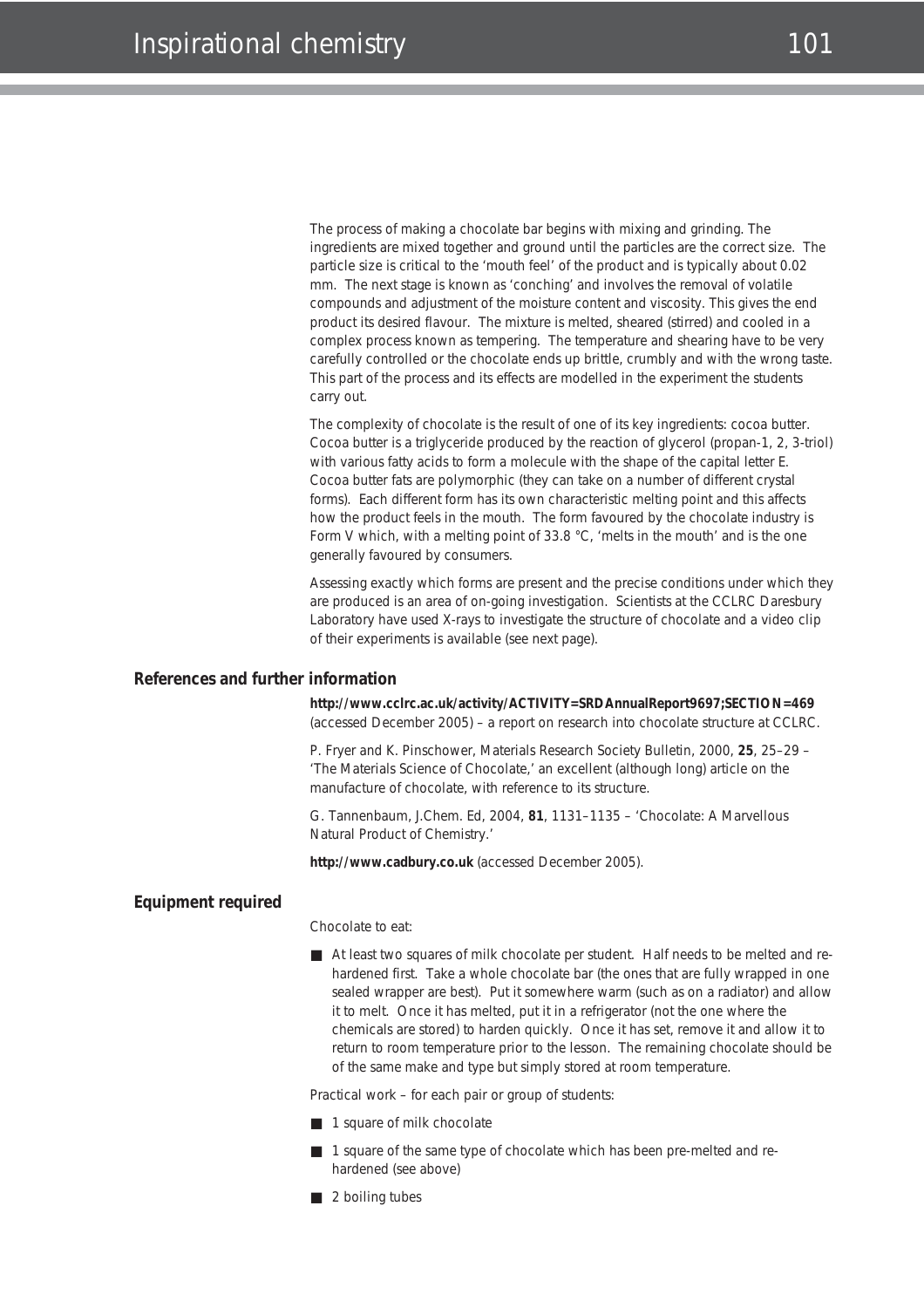### 102 **Inspirational chemistry**

### Advancing the<br>
Chemical Sciences **RSC**

- 250 cm<sup>3</sup> beaker or access to a hot water bath
- Kettle (for boiling water)
- Thermometer
- Timer.

### **Health and safety**

Students should not eat in a laboratory.

Check whether any students are diabetic or have other disorders that preclude them eating chocolate.

Boiling water can cause scalding. Warn students to take care.

### **Suggested lesson plan**

- The introduction must be carried out away from the laboratory because students need to eat the chocolate samples. Give each student two pieces of milk chocolate, one from an ordinary chocolate bar and one from a bar of the same kind which has previously been melted and quickly re-hardened. Students should note the differences that they can see, try snapping the pieces and note what happens then eat the chocolate and notice any differences in taste and texture. This should not be a blind trial – they should know which piece is which. Once they have eaten the chocolate they can carry out the rest of the activity in a laboratory. They should be warned not to eat any more of the chocolate during the lesson.
- Discuss the differences between the two pieces of chocolate. Emphasise to students that the chemical composition of the chocolate that was melted is unchanged because it was heated and cooled within the wrapper. Nothing has been added or removed but the chocolate has clearly changed. The way the atoms are arranged and the structure of the components have changed. Ask students how chemists find out what a substance is and what its structure is like. Explain that they will see how scientists at CCLRC in Harwell, Oxfordshire found out about the structure of chocolate, then they will plan and carry out an experiment for themselves.
- Students work through the information on the student sheet and attempt the first few questions.
- Show the video clip from **http://www.seeingscience.cclrc.ac.uk/Activity/Food;SECTION=5237** (accessed December 2005). This clip is also available on a CCLRC CDROM (details are on the website).
- Students plan and carry out the practical work. A set of clue cards is included in this resource to assist students who struggle with the planning aspect of the activity. Photocopy and cut out the clue cards before the lesson. Students should take one at a time and think about how the information helps them to plan an experiment to find out whether chocolate samples contain Form V cocoa butter. A few blank cards have been provided should you wish to create your own clues.

They should aim to use as few clues as they can when they design their experiment.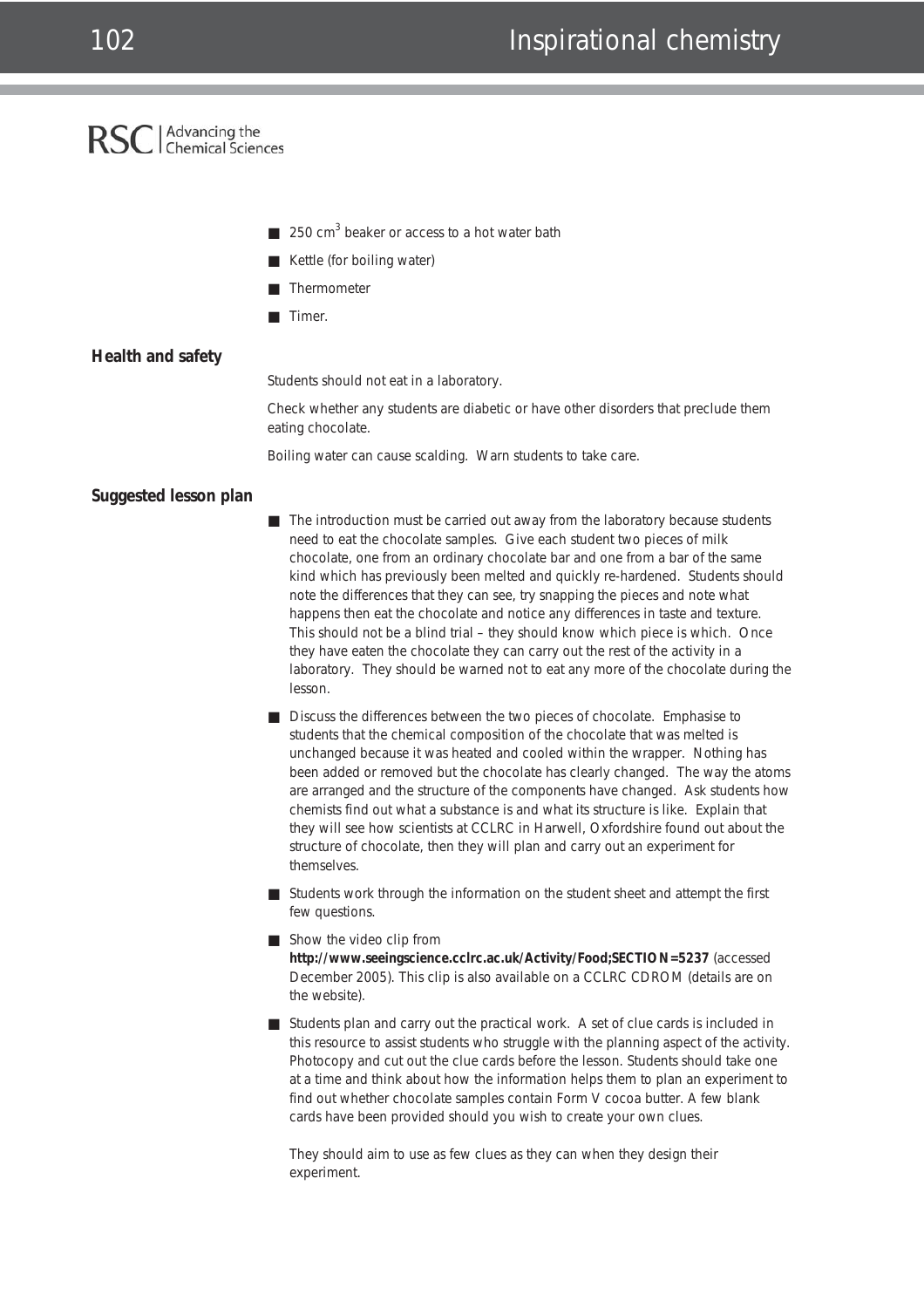### Inspirational chemistry and the contract of the 103

### **Answers**

- **1.** Chocolate manufacturers are keen to ensure that their product contains mainly Form V cocoa butter as this is the one that tastes best and has the best texture. It also has a melting point close to body temperature so that the product 'melts in the mouth.'
- **2.** The difference between Form V and the others is the way the molecules are arranged in the structure. They all have the same chemical formula.
- **3.** To test the two samples of chocolate for Form V it will be necessary to measure their melting points. If either melts at around 33–34 °C then it contains Form V. Place each sample in a boiling tube and put it in hot water (50 °C is a good temperature to use). Measure the temperature every 15–30 seconds. The sample should be stirred between temperature readings. Continue until the sample is completely molten. Alternatively, data logging equipment could be used. Plot a graph of temperature against time. If the graph has a plateau at around 34 °C then the sample contains Form V.

| Standard chocolate |                  | Pre-melted chocolate |                  |
|--------------------|------------------|----------------------|------------------|
| Time (s)           | Temperature (°C) | Time (s)             | Temperature (°C) |
| $\Omega$           | 23               | $\Omega$             | 23               |
| 30                 | 28               | 30                   | 33               |
| 60                 | 34               | 60                   | 37               |
| 90                 | 35               | 90                   | 40               |
| 120                | 39               | 120                  | 42               |
| 150                | 43               | 150                  | 46               |
| 180                | 46               | 180                  | 48               |
| 210                | 48               | 210                  | 50               |

#### **Table 1 Sample results**

Results will vary slightly depending on the type of chocolate used, the temperature of the water, the quantity of chocolate used and how well the mixture is stirred.



**Figure 1 Graphs of sample results**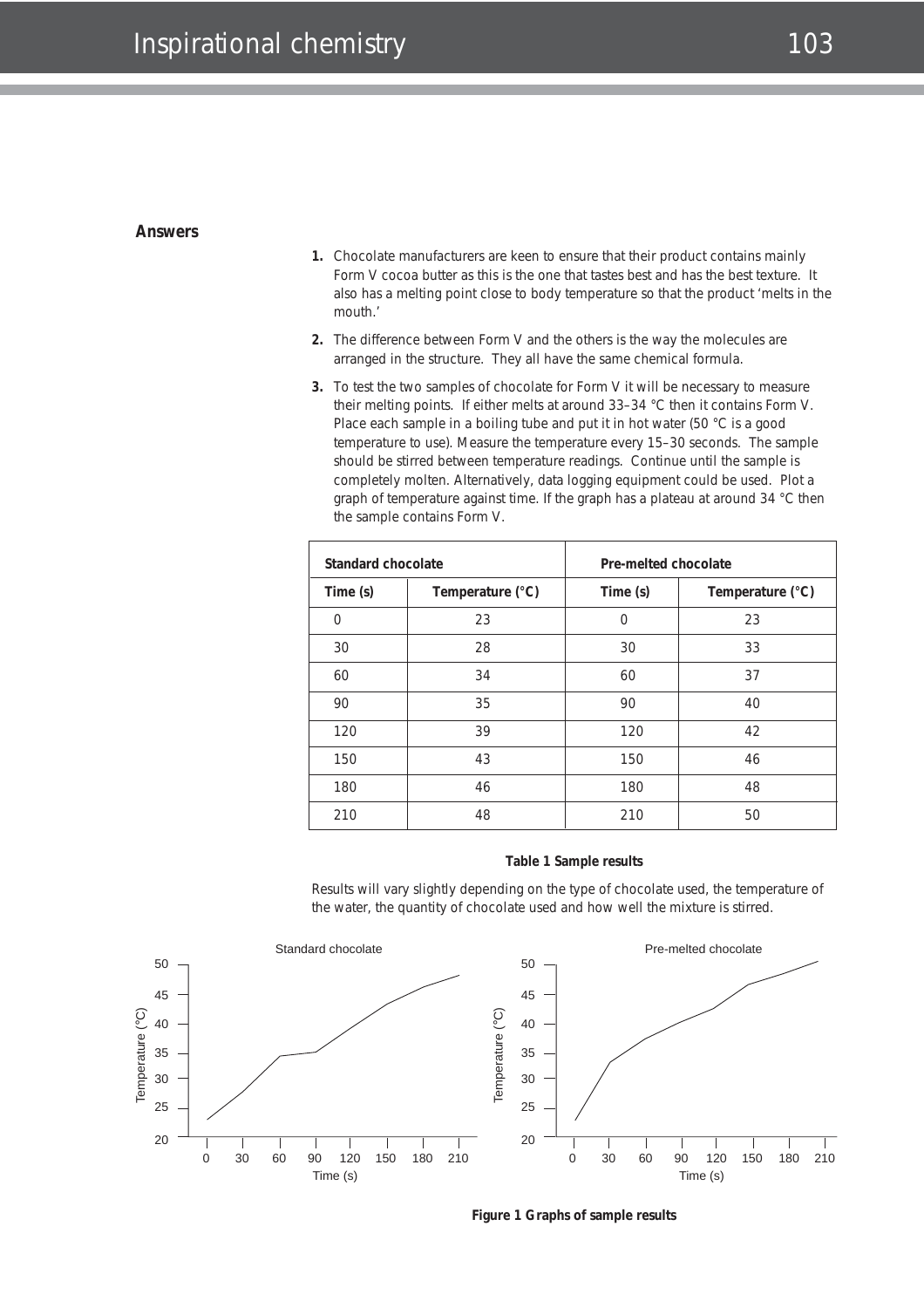## RSC | Advancing the

- **4.** The standard chocolate contains Form V chocolate. On the graph there is a plateau or levelling out at 33–34 °C, which is the melting point for Form V. This is caused by the change of state occuring at this temperature.
- **5.** The other sample melts almost as soon as it is put into the hot water. It is hard to tell from the data which form it contains, but as it is not V or VI it must be one of the others. (It is probably a mixture of Forms III and IV).
- **6.** You could remove Forms I–IV by heating the chocolate above 27.3 °C but keeping the temperature below the melting point of Form V (33.8 °C). The molten and solid components could then be separated.
- **7.** Knowing about structures is important to chocolate manufacturers because they want to sell lots of chocolate. Customers only buy chocolate they know they will like so the product needs to be consistently good. As the structure of the cocoa butter has so much impact on the flavour and texture of the product, it is important that manufactures know how to get the required structure.

### **Extension question**

The pre-melted chocolate has a lower melting point than the other sample. If the chocolate is liquid for longer while it is in the mouth then it is more likely that the volatile flavour compounds will be released and will reach the mouth and nose. If more flavour compound molecules are released, a greater sensation of flavour is achieved. You may wish to discuss why this form of chocolate is not used instead. The answer is that it does not rate as well in terms of texture, 'mouth feel' and 'snap.'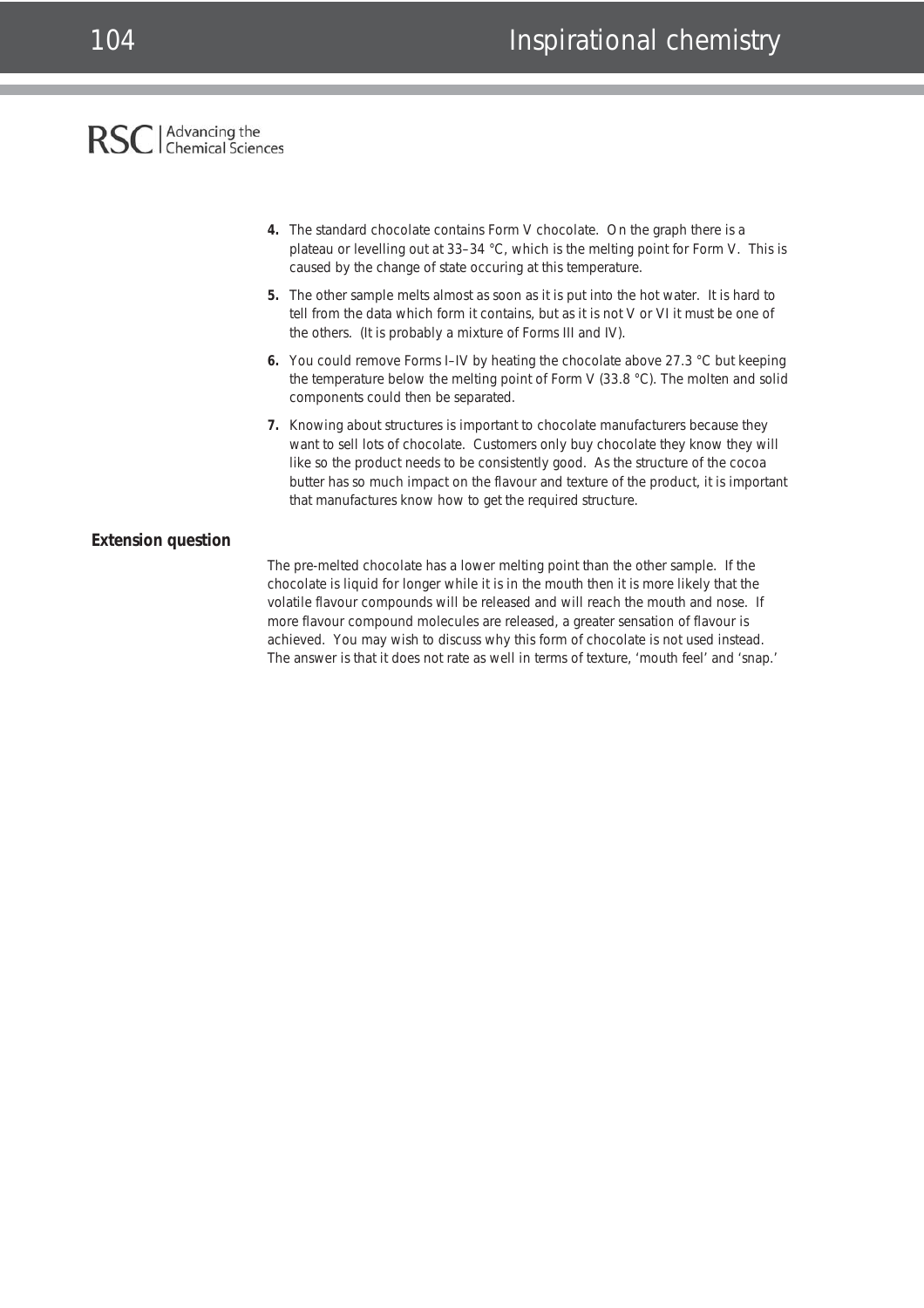## **The importance of structure: chocolate**

Your teacher will give you two pieces of chocolate. They are both the same type and the same brand but one has been taken from a bar that was melted and re-hardened in a fridge, whilst the other is from a bar that was stored normally. Before you eat the chocolate note its texture and appearance. Try snapping both samples. When you eat the chocolate, note any difference in taste and texture between the two pieces.

Record your observations.

### **Background information**

Chocolate is a common confectionery product sold throughout the world. Making chocolate requires the manufacturer to understand how the consumer perceives it and what they like and dislike. The preferred type of chocolate varies from country to country as you will know if you have tried chocolate from the USA (eg Hershey's and Reese's) or from various parts of Europe. Many people from the USA do not like British chocolate, just as many British people do not like the American varieties. Your favourite chocolate is an individual choice but generally the different tastes and uses for chocolate in different countries reflect the history of the chocolate-making industry in those places. In Mexico, for instance, chilli is added to drinking chocolate.

The taste of the chocolate is partly determined by the receipe used to make it but there is more to it than that. You have tried seemingly identical chocolate bars which were made to the same recipe – but they tasted different. This is because the taste of chocolate is dependent on its microscale structure. Chocolate is made up of tiny particles and crystals which range in diameter from 0.01 mm to 0.1 mm. These particles govern how the chocolate is perceived by the consumer. In order for you to taste the flavour compounds in chocolate, they have to reach your mouth and nose. However, the texture of the chocolate is important too. The way you perceive the texture is a result of how the chocolate melts and breaks up in the mouth.

Ingredients of Cadbury's Milk Chocolate: Milk, sugar, cocoa mass, cocoa butter, vegetable fat, emulsifiers, flavourings.

A key ingredient of chocolate is cocoa butter. Cocoa butter is a fat and it has at least six different crystal forms. This means that the atoms are the same but they are arranged differently. The different arrangements can lead to different properties in the chocolate, including melting point, how easily it snaps, strength, glossiness and texture. You can think of the atoms as being a bit like lego bricks. You can use the same bricks to make different structures – some will be stronger, some will look better.

The ability of a substance to take on many different crystal forms is called polymorphism (poly means many; morph means shape). The details of the polymorphism of cocoa butter are very complex and this is still an area of active research. It is known, however, that one of the six polymorphs has a far superior taste and texture compared to the others – the one known as Form V. Chocolate containing Form V is also the glossiest and snaps well.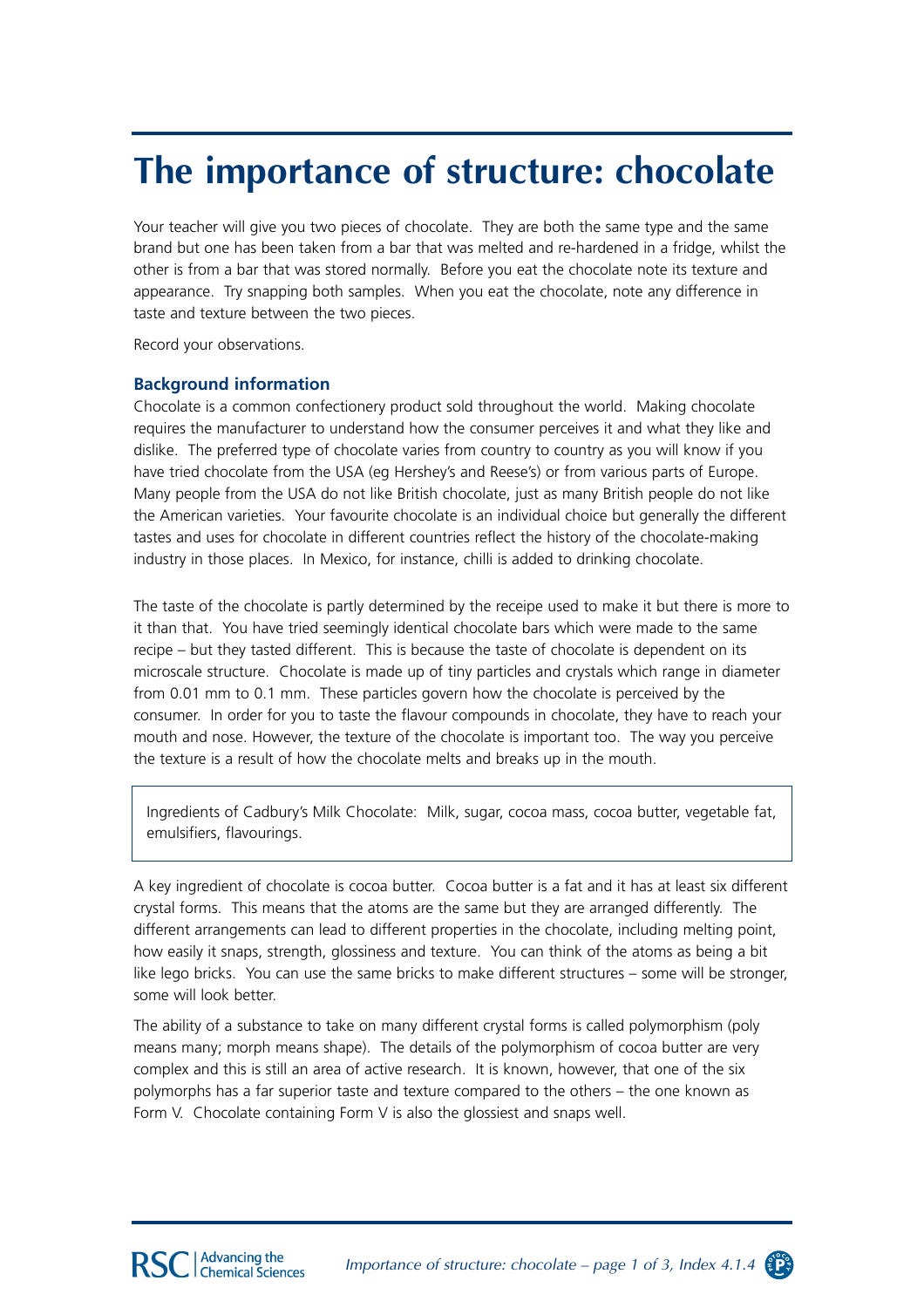| Polymorph | Conditions needed to make the polymorph                                                              | Melting point (°C) |
|-----------|------------------------------------------------------------------------------------------------------|--------------------|
|           |                                                                                                      |                    |
| Form I    | Rapid cooling of the molten chocolate                                                                | 17.3               |
| Form II   | Cooling the molten chocolate at $2^{\circ}C$                                                         | 23.3               |
| Form III  | Solidifying the molten chocolate at $5-10$ °C<br>or storing Form II at 5-10 °C                       | 25.5               |
| Form IV   | Solidifying the molten chocolate at 16-21°C<br>or storing Form III at 16-21 °C                       | 27.3               |
| Form V    | Solidifying the molten chocolate while stirring it.<br>Requires a special process called 'tempering' | 33.8               |
| From VI   | Storing Form V for four months at room temperature                                                   | 36.3               |

The table below shows some of the characteristics of different cocoa butter polymorphs.

**1.** Why are chocolate manufacturers keen to ensure that their chocolate contains mainly Form V cocoa butter?

...................................................................................................................................................

...................................................................................................................................................

**2.** What is the difference between Form V and all the other forms?

................................................................................................................................................... ...................................................................................................................................................

**3.** How could you test the two types of chocolate you tasted at the start to see if they contain Form V? Write a plan and get it checked by a teacher before you carry it out.

................................................................................................................................................... ...................................................................................................................................................

...................................................................................................................................................

### **Your results**

Record your results clearly in a table. Draw a graph of your results for each chocolate sample.

**4.** Which (if any) of your chocolate samples contains Form V cocoa butter? Explain your reasoning.

................................................................................................................................................... ...................................................................................................................................................

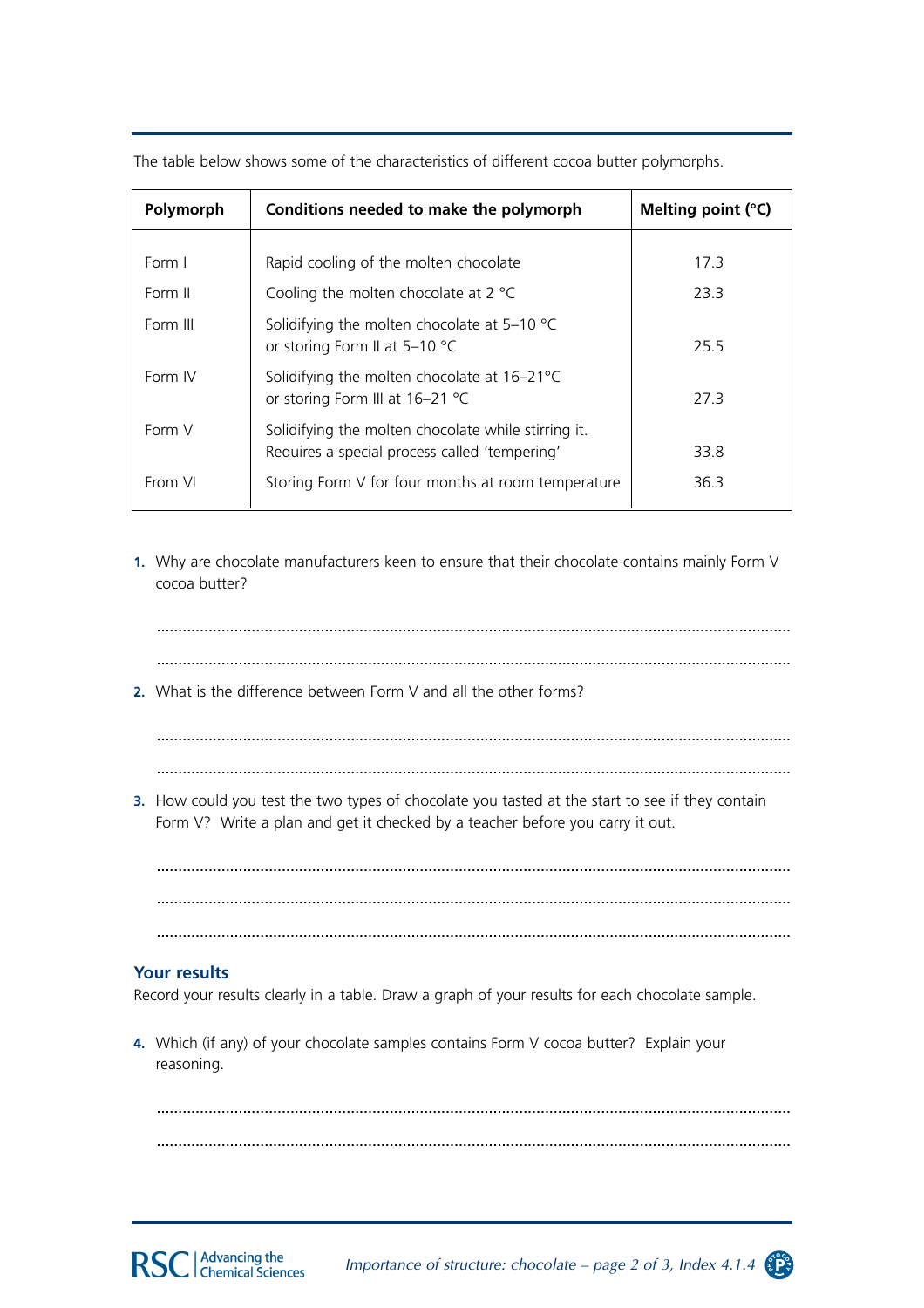**5.** Which form(s) do you think the other sample contains? Explain your reasoning.

................................................................................................................................................... ................................................................................................................................................... **6.** How could chocolate manufacturers remove Forms I–IV from their chocolate without removing any Form V crystals? ................................................................................................................................................... ................................................................................................................................................... **7.** Why is knowing about structures important to chocolate manufacturers? ................................................................................................................................................... ...................................................................................................................................................

### **Extension question**

Some students report that the pre-melted chocolate has a stronger chocolate flavour than the regular chocolate. Can you explain why that might be?



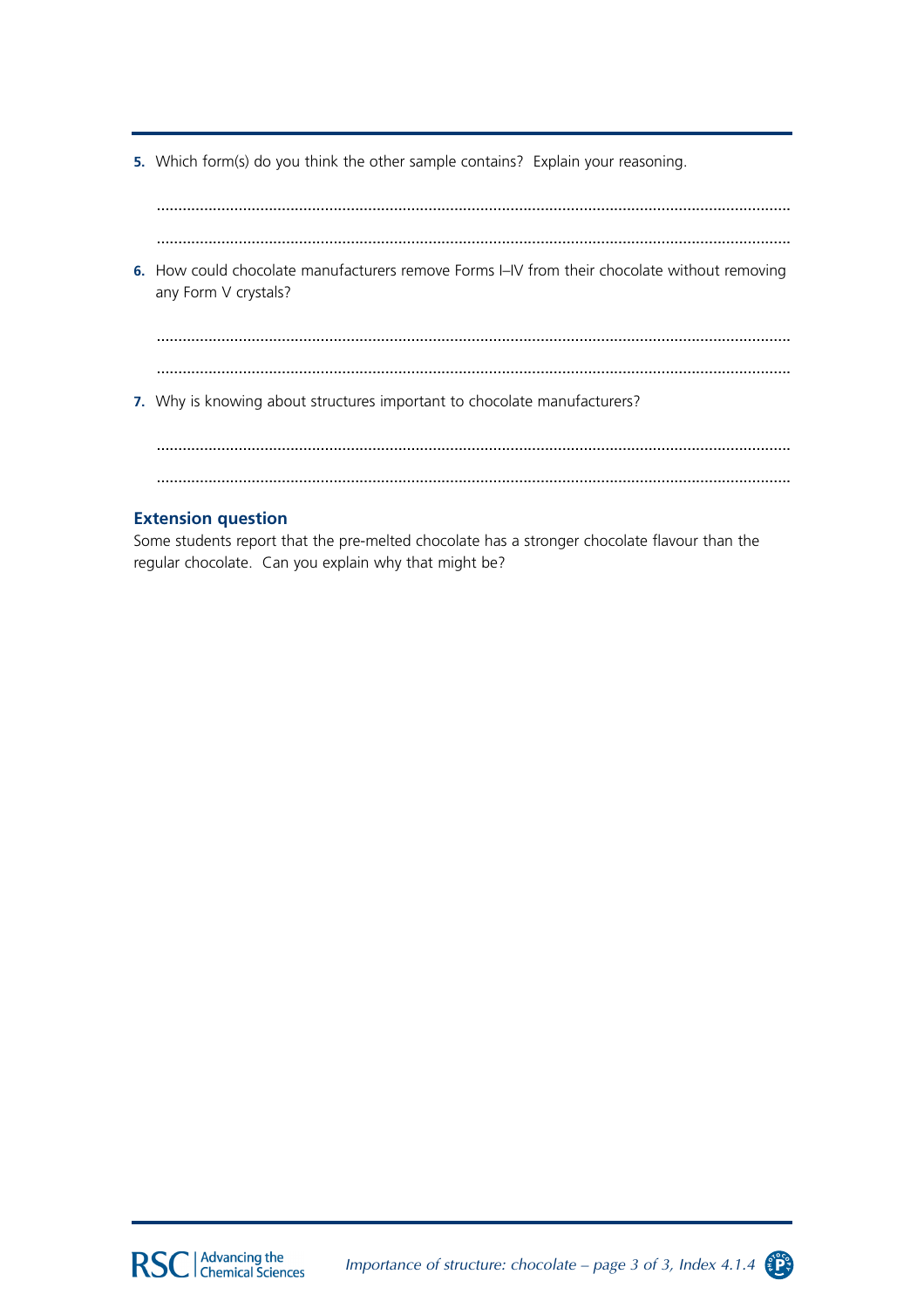## The importance of structure: chocolate cards